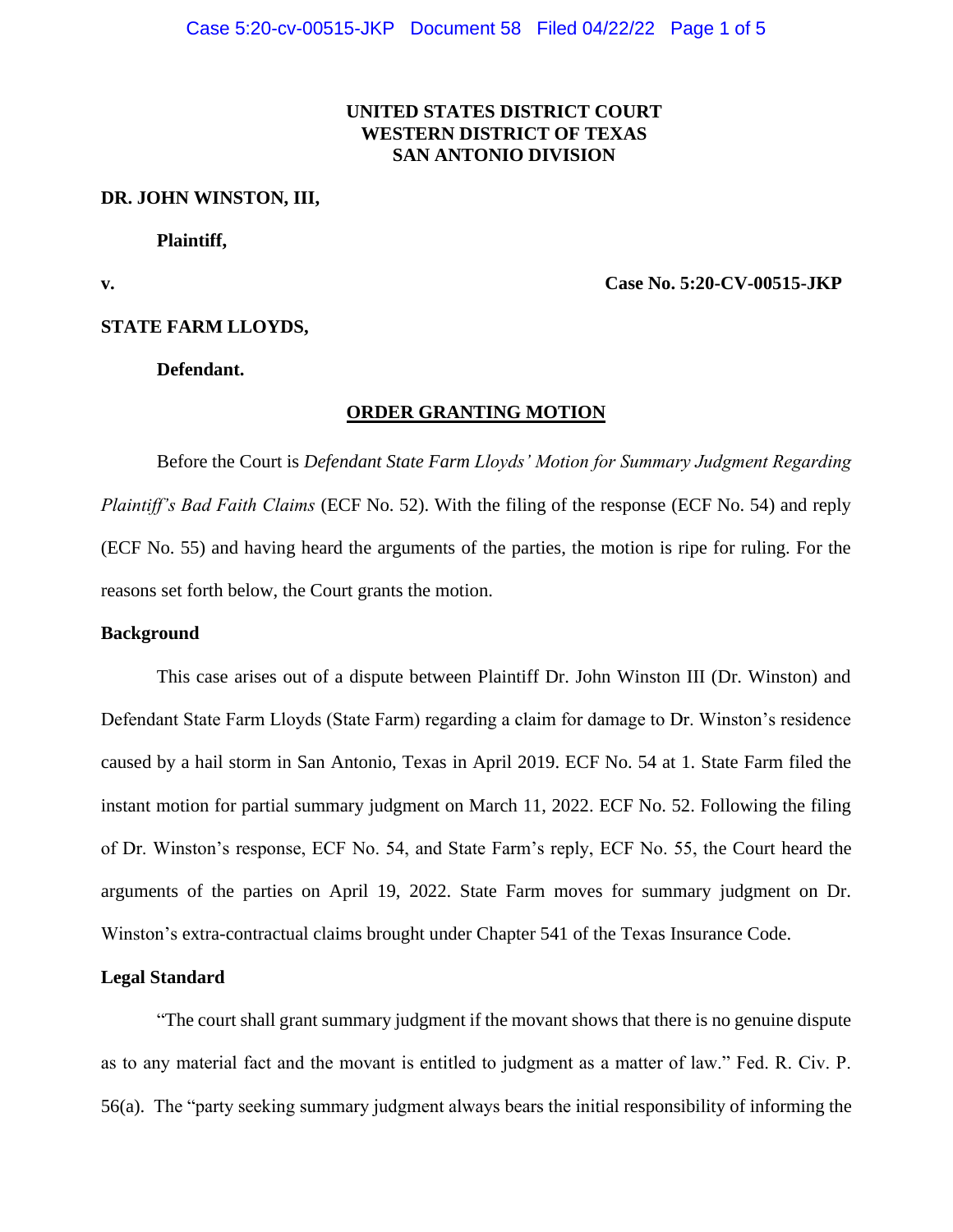# Case 5:20-cv-00515-JKP Document 58 Filed 04/22/22 Page 2 of 5

district court of the basis for its motion." *Celotex Corp. v. Catrett*, 477 U.S. 317, 323 (1986). Once the movant has carried its summary judgment burden, the burden shifts to the non-movant to establish a genuine dispute of material fact. *Id.* at 324. When considering a motion for summary judgment, courts view all facts and reasonable inferences drawn from the record "in the light most favorable to the party opposing the motion." *Heinsohn v. Carabin & Shaw, P.C.*, 832 F.3d 224, 234 (5th Cir. 2016) (citation omitted).

## **Applicable Law**

"The Texas Supreme Court has recognized a duty on the part of insurers to deal fairly and in good faith with their insureds." *Bates v. Jackson Nat'l. Life Ins. Co.*, 927 F. Supp. 1015, 1021 (S.D. Tex. 1996) (citing *Republic Ins. Co. v. Stoker*, 903 S.W.2d 338, 340 (Tex. 1995)). "An insurer breaches its duty of good faith and fair dealing when 'the insurer had no reasonable basis for denying or delaying payment of a claim, and the insurer knew or should have known that fact.'" *Universe Life Ins. Co. v. Giles*, 950 S.W.2d 48, 50-51 (Tex. 1997) (citations omitted) *accord Ortiz v. State Farm Lloyds*, 589 S.W.3d 127, 133 (Tex. 2019); *see also Higginbotham v. State Farm Mut. Auto. Ins. Co.*, 103 F.3d 456, 460 (5th Cir. 1997) ("Plainly put, an insurer will not be faced with a tort suit for challenging a claim of coverage if there was any reasonable basis for denial of that coverage."). In other words, the insured bears the burden to prove that "there were no facts before the insurer which, if believed, would justify denial of the claim." *Higginbotham*, 103 F.3d at 459 (citing *State Farm Lloyds Inc. v. Polasek*, 847 S.W.3d 279, 284 (Tex. App.—San Antonio 1992, writ denied)).

"[T]he issue of bad faith does not focus on whether the claim was valid, but on the reasonableness of the insurer's conduct in rejecting the claim." *Lyons v. Miller Cas. Ins. Co.*, 866 S.W.2d 597, 601 (Tex. 1993). "As long as the insurer has a reasonable basis to deny or delay payment of a claim, even if that basis is eventually determined by the fact finder to be erroneous, the insurer is not liable for the tort of bad faith." *Higginbotham*, 103 F.3d at 459 (citing *Lyons*, 866 S.W.2d at 600).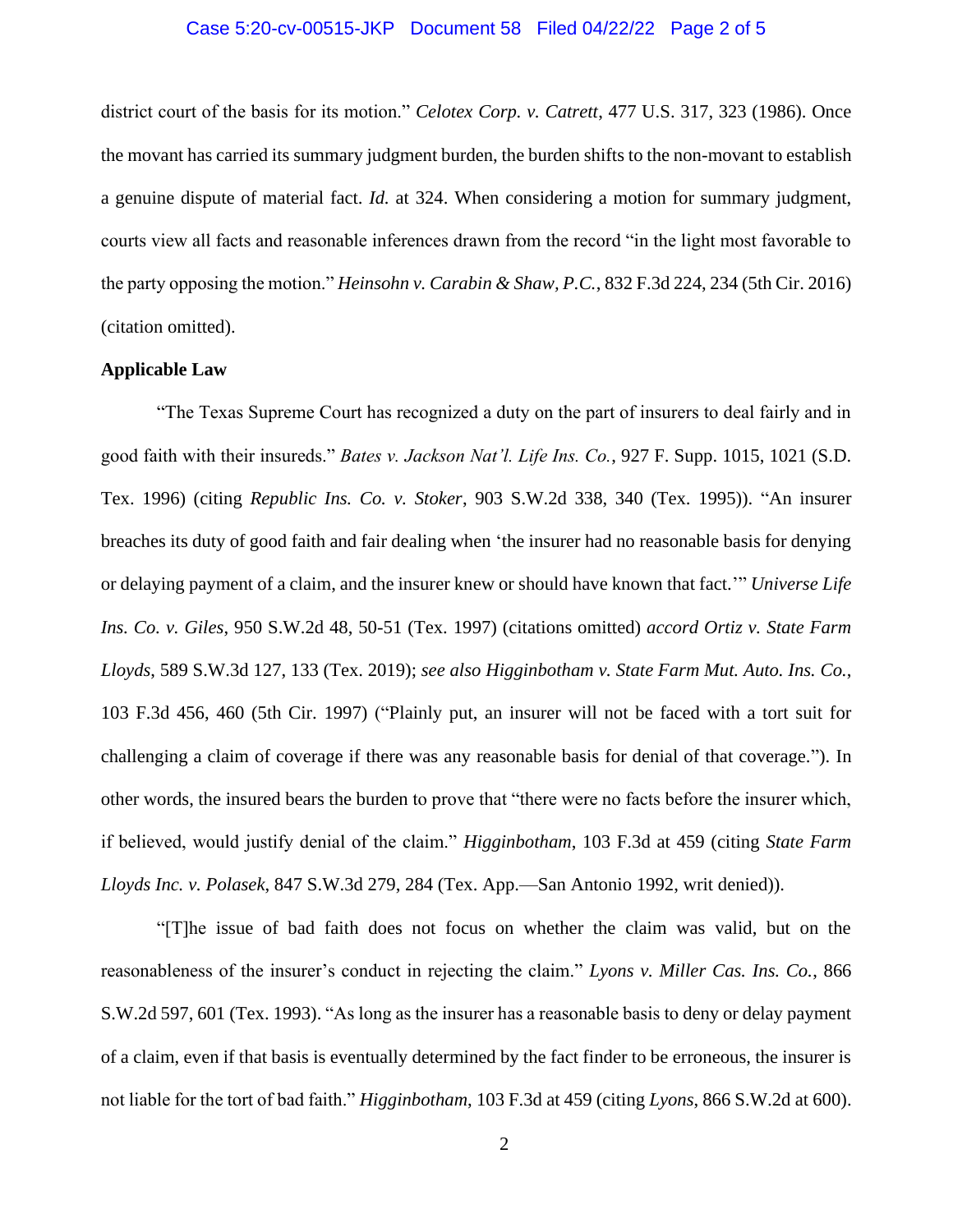## Case 5:20-cv-00515-JKP Document 58 Filed 04/22/22 Page 3 of 5

Although whether an insurer acted in bad faith can be a question for the jury, "courts routinely determine as a matter of law that undisputed record evidence establishes an insurer had a reasonable basis for denying or delaying a claim payment" or that "an insured has failed to present evidence sufficient to support a bad faith claim." *Alvarez v. State Farm Lloyds*, No. SA-18-CV-01191-XR, 2020 WL 1033657, at \*4 & n.2 (W.D. Tex. Mar. 2, 2020).

An insurer is obligated to adequately investigate a claim before denying it. *Universe Life Ins. Co. v. Giles*, 950 S.W.2d 48, 56 n.5 (Tex. 1997). "The scope of the appropriate investigation will vary with the claim's nature and value and the complexity of the factual issues involved." *State Farm Fire & Cas. Co. v. Simmons*, 963 S.W.2d 42, 44–45 (Tex. 1998). If an insurer fails to conduct a reasonable investigation, it cannot assert that a bona fide coverage dispute exists. *Id.*, 963 S.W.2d at 44. An insurer fails to reasonably investigate a claim if the investigation is conducted as a pretext for denying the claim. *See, e.g., State Farm Lloyds v. Nicolau*, 951 S.W.2d 444, 458 (Tex. 1997) (finding that where there is evidence that an expert's report was not objectively prepared, summary judgement is not appropriate); *Simmons*, 963 S.W.2d at 45 (finding an "outcome-oriented" investigation unreasonable). "An insurer does not act in bad faith where a reasonable investigation reveals the claim is questionable." *United Services Auto. Ass'n v. Croft*, 175 S.W.3d 457, 471 (Tex. App.—Dallas 2005, no pet.).

#### **Discussion**

It is undisputed that Dr. Winston reported the hail damage to State Farm on April 14, 2019. *Id.* Adjuster Wayne Guillot inspected the property on April 19, 2019. *Id.* at 1, 11. Mr. Guillot prepared an estimate that included repairs to "gutters, downspouts, window screens and panes, interior repairs from broken windows, re-staining exterior doors and replacement of the garage doors." ECF No. 52- 1 ¶ 5. The estimate also suggested that the roof could be repaired rather than replaced—meaning that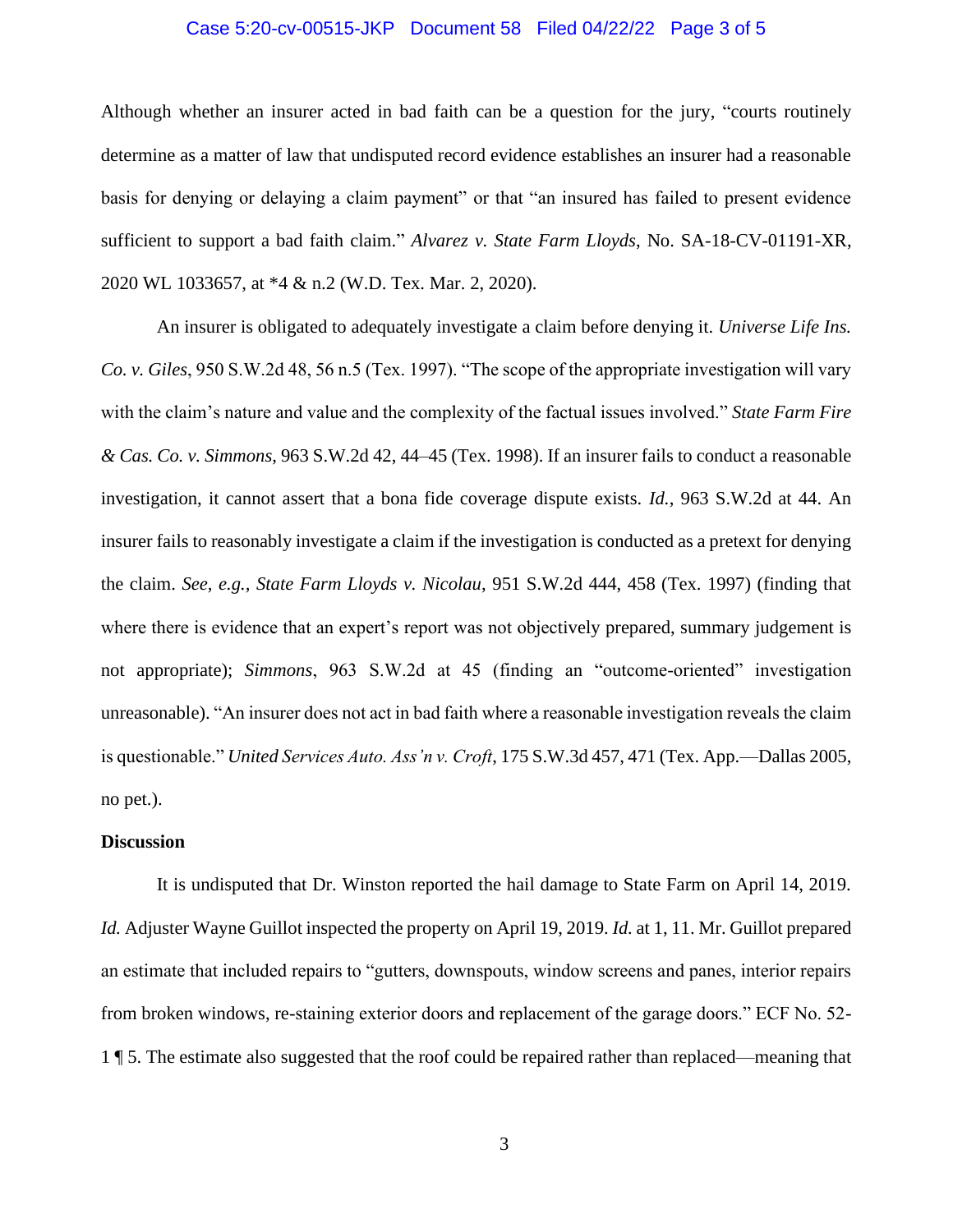## Case 5:20-cv-00515-JKP Document 58 Filed 04/22/22 Page 4 of 5

damaged roof tiles could be replaced individually rather than replacing the entire roof—and included an estimate for these repairs.

State Farm issued a check for \$9,666.31 on April 25, 2019, representing the estimate to repair the damage to the home, less depreciation and deductible.<sup>1</sup> ECF No. 54-3. Dr. Winston disagreed with State Farm's determination that the roof could be repaired and invoked appraisal. ECF No. 54-1 at 29. The appraisal panel set the loss at \$122,949.44. ECF Nos. 52 at 5; 54 at 1; 54-4 at 2. State Farm participated in the appraisal process but stood on its contention that there was no need to replace all the roof tiles; rather, damaged tiles could be individually replaced, i.e. repaired with "LifeTile Sentry Slate tile." ECF No. 54-4. State Farm therefore deducted \$91,138.71 from the appraisal award and issued a second check in the amount of \$18,781.82. *Id.* at 3. Dr. Winston questioned the suitability and availability of the roof tiles State Farm proposed to replace the individually damaged tiles and asked State Farm to provide samples. ECF No. 54-1 at 38, 39, 45. State Farm did not produce any samples and despite his efforts, Dr. Winston was unable to obtain samples of the proposed tiles. ECF No. 54-6 at 96-98.

State Farm moves for summary judgment contending that the undisputed facts do not evince bad faith or a failure to conduct a reasonable investigation. Dr. Winston contends a fact issue exists as to the reasonableness of State Farm's investigation of the claim. ECF No. 54 at 3. Dr. Winston points to State Farm's failure to indicate in its initial correspondence regarding coverage that it would cover repair only; its sending Dr. Winston on a "wild goose chase" to find individual replacement tiles; the timing of State Farm's obtaining an expert opinion; and its refusal to pay the appraisal award as evidence of bad faith and failure to conduct a reasonable investigation.

The Court agrees that the undisputed facts do not evince bad faith or a failure to conduct a reasonable investigation. First, the parties agree that the dispute over the appraisal award and State

<sup>&</sup>lt;sup>1</sup> State Farm's file characterizes this as "payment issued [with] partial denial." ECF No. 54-1 at 29.